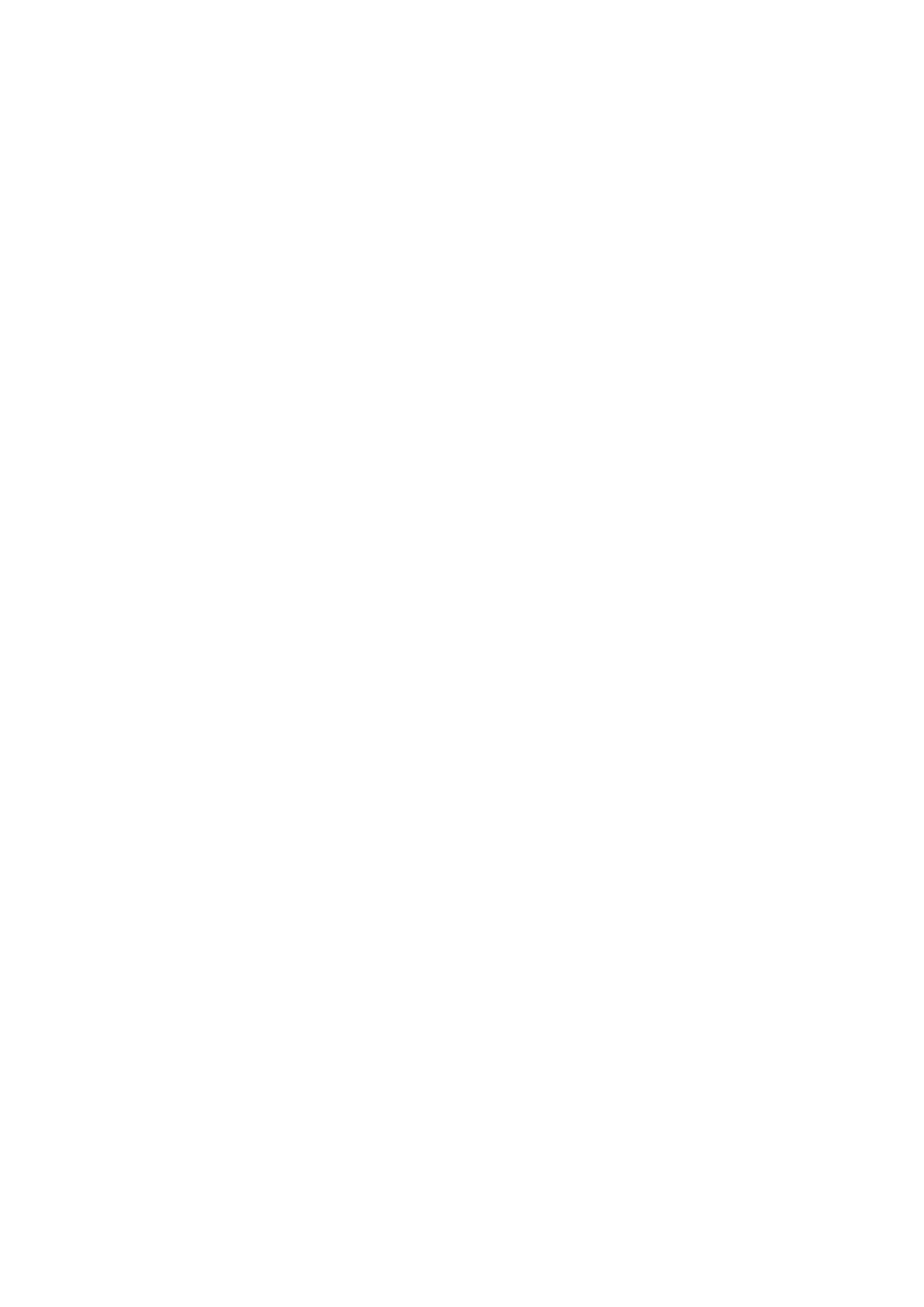## 1 Introduction

It is a great pleasure to welcome you all to the 12th CompNet meeting at the Banco de España, here in Madrid.

I do not think I need explain to you how important competitiveness is. You are the experts on the matter.

Let me just say two things. First, the lack of competitiveness is one of the most important weaknesses of the euro area. Second, Spain is the right place to address this issue. There are a number of lessons that can be drawn from our bitter experience that has a lot to do with problems of competitiveness.

Let me share with you some thoughts on our experience:

It is a well-known fact that the Spanish economy accumulated a sizable number of imbalances during the expansionary period before 2007: Substantial competitiveness losses, a huge current account deficit, over indebtedness of the private sector, excessive growth of house prices and oversized financial and real estate sectors.

All these imbalances left the Spanish economy in a very vulnerable position when the sovereign debt and euro crisis broke. To the point that the Spanish economy was on the verge of needing to be rescued by the European institutions like other distressed euro area economies. In summer 2012, there were capital outflows of around EUR 400 billion, when we needed at least EUR 300 billion a year to finance the high net external debt position, which was close to 100% of GDP.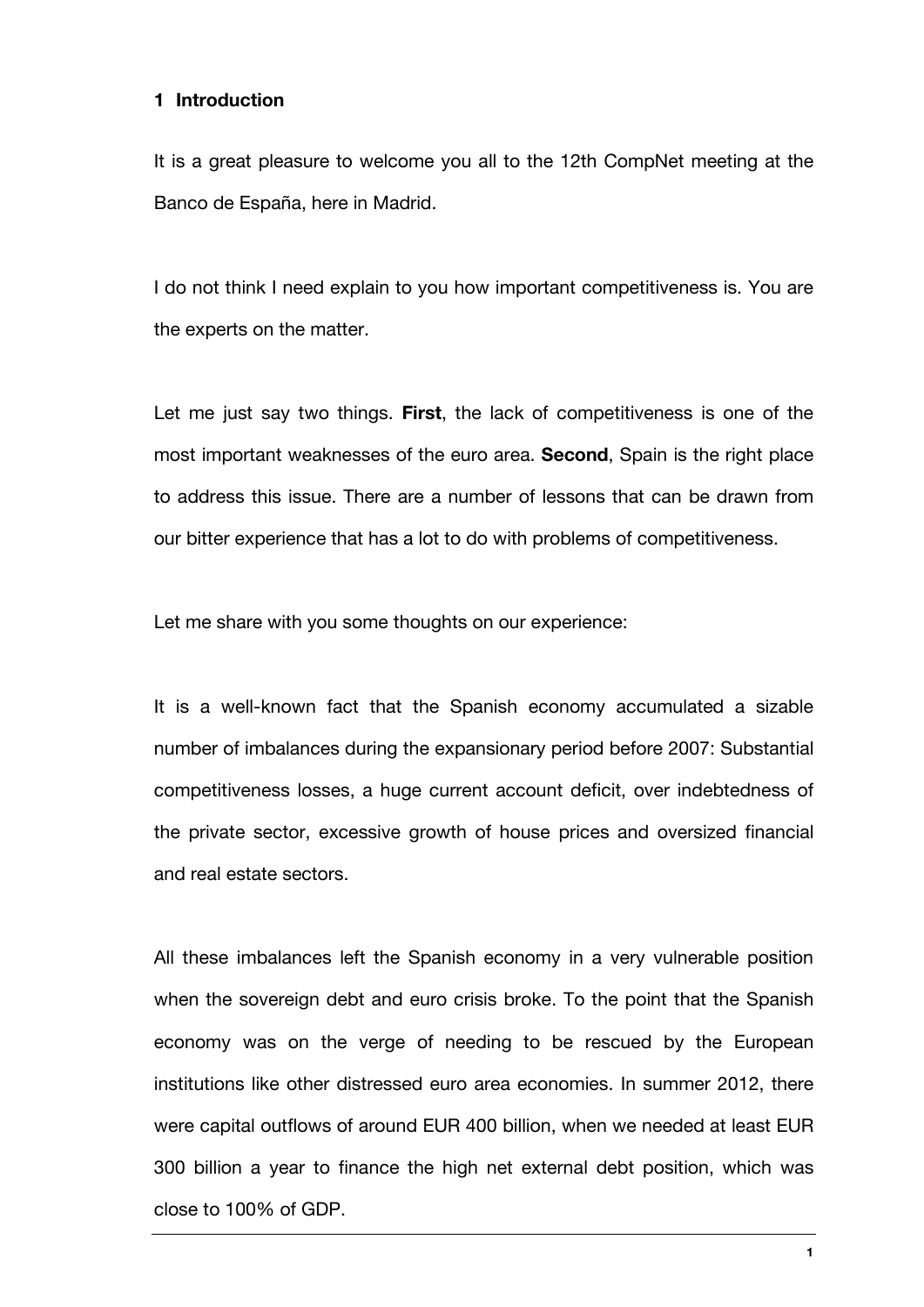This delicate situation was overcome thanks to a number of factors. First, the sizable finance from the ECB to the Spanish economy through the Spanish Banking System (ECB lending to Spanish banks reached at that time the record figure of EUR 600 billion). Second, the significant progress made at the European level in defining a new road-map towards a more complete and genuine monetary union. Third, the gains in competitiveness achieved by the Spanish economy through a remarkable internal devaluation process, which has been crucial for the current recovery of the Spanish economy.

We are publishing today the Banco de España's Projections for 2015-2016. According to them, GDP growth is forecast to be 2.8% in 2015 and 2.7% in 2016, well above the euro area average.

Let me confess that many of us had significant doubts about the ability of the Spanish economy to undertake such a difficult process as internal devaluation. Traditionally, the competitiveness shortfalls had always been absorbed through exchange rate devaluations, whose impact had a temporary nature, as far as they were not accompanied by the required reforms.

In relation to the difficulties of this task, let me tell you an anecdote. In 2009, Agustín Carstens, the Banco de Mexico Governor, said in this same room that implementing an internal devaluation process was like painting a house without moving the painting brush but moving the whole house instead. Almost an impossible task. I think that this was a very illustrative image of the enormous difficulties involved. Agustín Carstens was here again in the Bank just two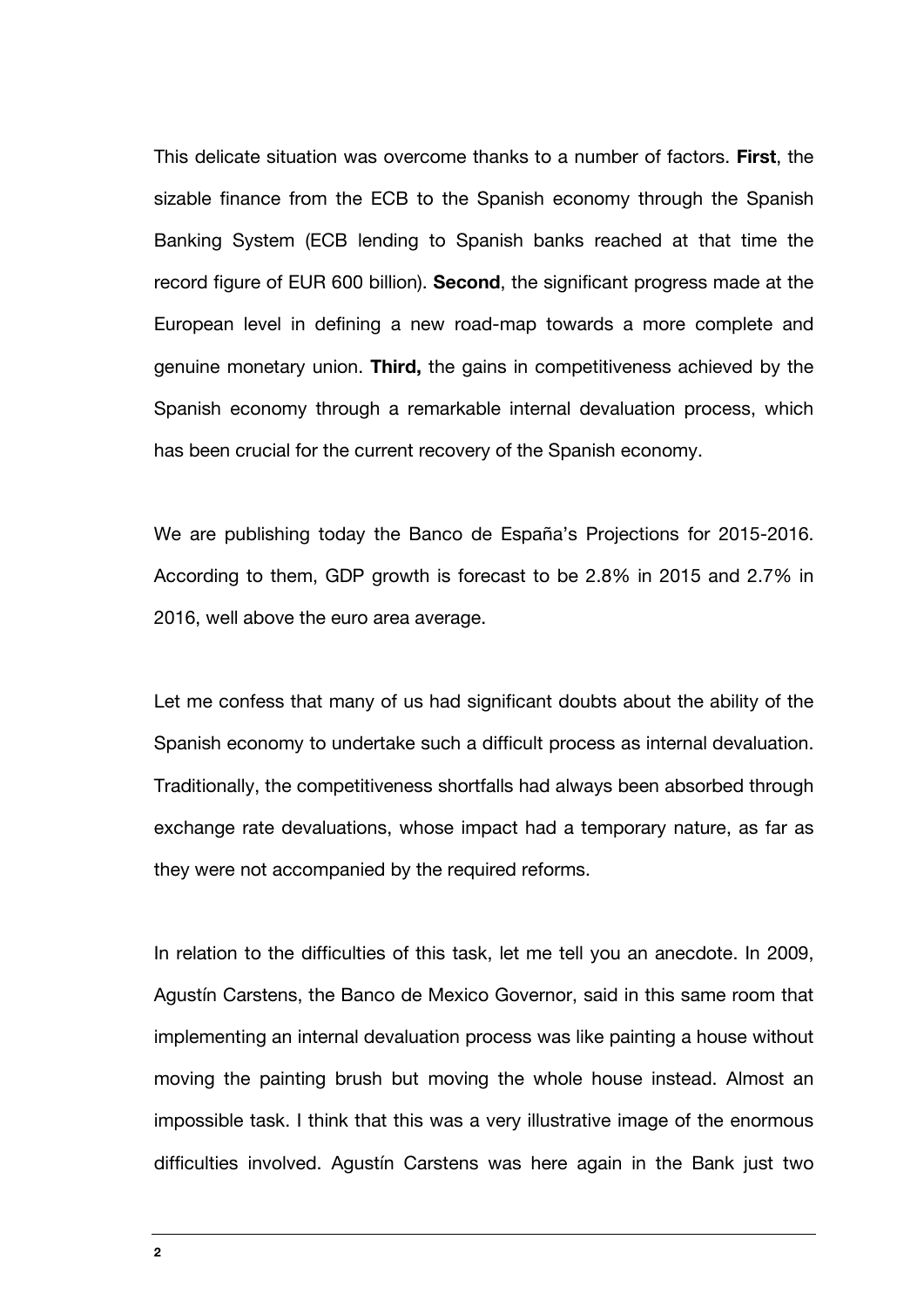weeks ago and he acknowledged and admired the fact that this almost impossible task was already done.

Let me now explain with some more detail the Spanish experience with regard to its competitive adjustment process and the challenges ahead to increase growth.

## 2 The sizeable competitive adjustment process of the Spanish economy

As I already said, the restoration of competitiveness has been an essential part of the adjustment of the Spanish economy and crucial for its recovery. The magnitude of the adjustment is well illustrated by the correction of the external balance since 2007. In terms of the Nation´s borrowing requirement, the deficit fell more than 10 pp of GDP, from 10% of GDP in 2007 to a surplus of 2,1% in 3013 and 0,5% in 2014. The success of this adjustment is also reflected in increases both in market shares and in the export market base.

This rebalancing has been triggered by relative cost and price adjustments which have been driven by two differing forces: the sharp contraction in activity and employment, on the one hand, and the impact of structural reforms.

Over the course of this process of competitive adjustment, we can distinguish different stages. In an initial stage, the reduction in unit labour costs was based almost exclusively on productivity gains (due to sharp employment contraction) while the adaptation of wages and the cost pass-through to prices was delayed. Nominal rigidities lay behind this development.

<u>33 and 2001 and 2002 and 2003 and 2003 and 2003 and 2003 and 2003 and 2003 and 2003 and 2003 and 2003 and 200</u>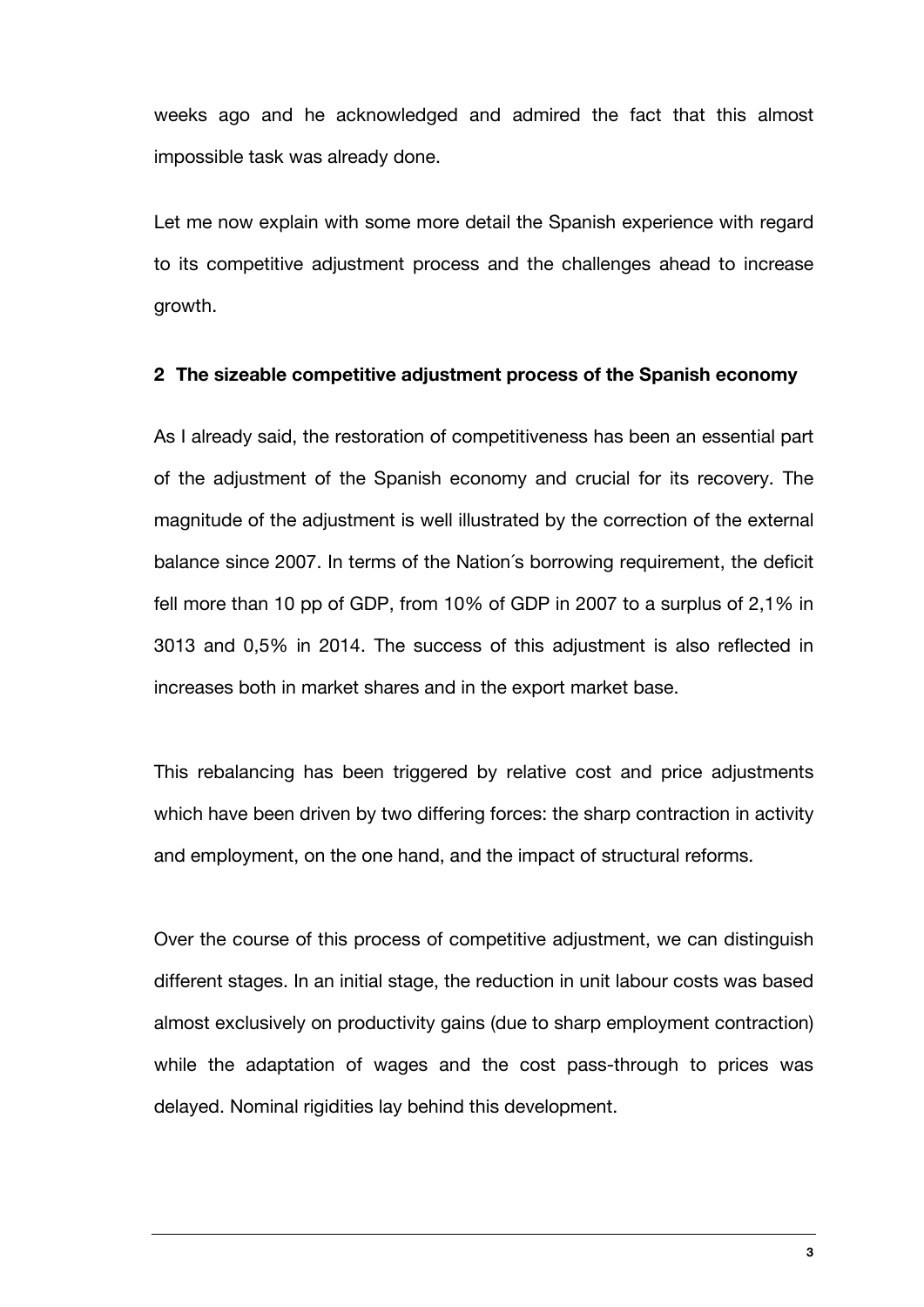In a subsequent stage, wages and prices have adjusted against their euro area counterparts, partly due to the effects of the labor market reform and other structural reforms, aimed at making wage-determination process more flexible and increasing its sensitivity to the prevailing economic conditions.

Since 2012, labour costs initiated a path of wage moderation and, as a result, the Spanish economy managed to recover, according to different measures, the bulk of losses of competitiveness accumulated during the expansion.

I want to emphasize that this has been the first time that the Spanish economy has been able to recover external competitiveness through the direct adjustment of relative costs and prices. This adjustment has been of a similar magnitude to that achieved in past episodes through nominal devaluations, but this time it has followed a more gradual pattern and will foreseeably have longer-lasting results.

Notwithstanding these positive developments, the high external debt requires to persevere in recording current account surpluses in order to reduce our debtor position to more comfortable levels, highlighting the need to maintain the adjustment in external competitiveness as a priority.

However, these further competitiveness gains need to be achieved in a stillchallenging environment of the low inflation environment at the euro area level which makes competitiveness gains more difficult to realize.

Let me focus now on the challenges ahead.

4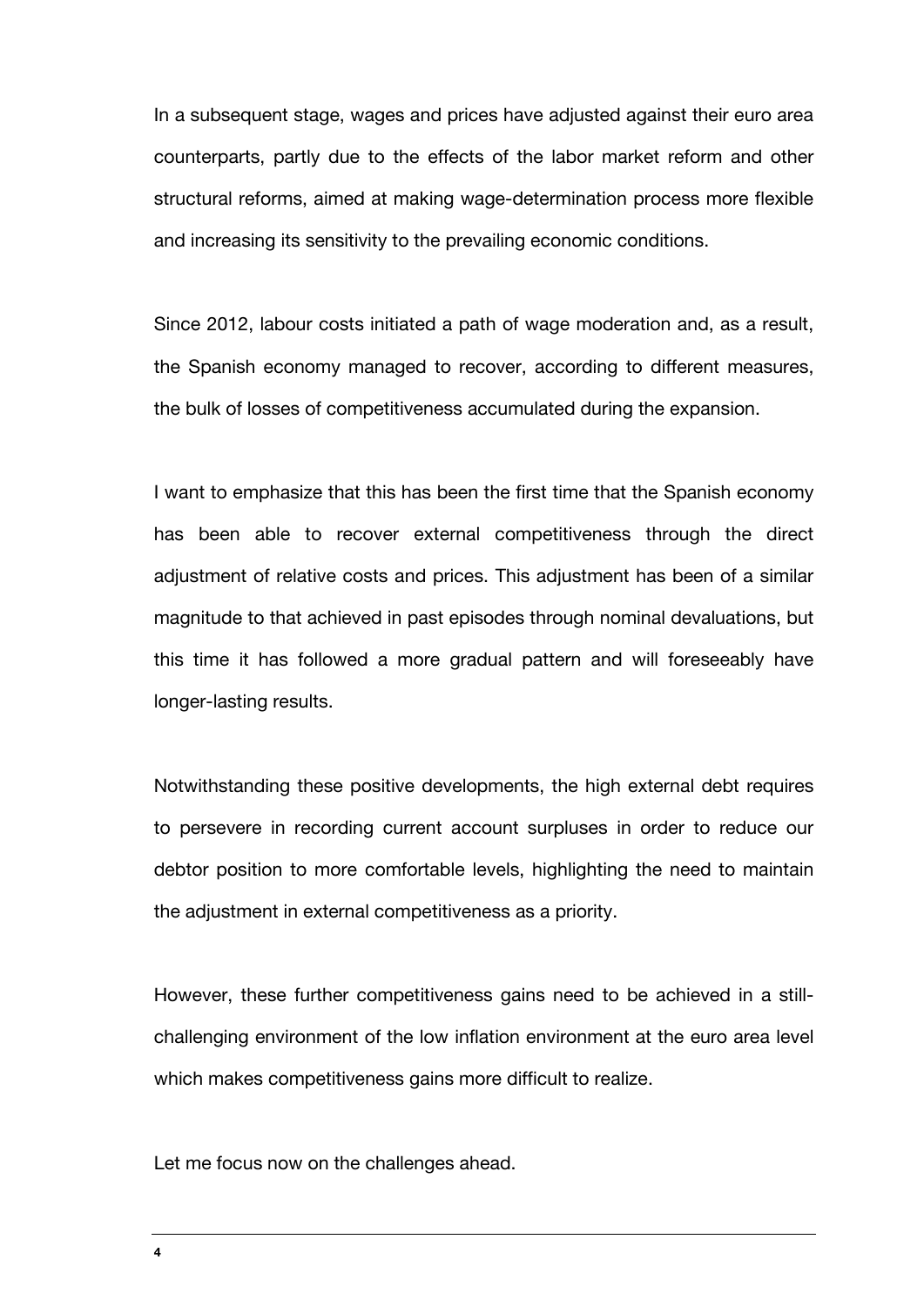#### 3 The challenges ahead.

As in most developed countries, current estimates of potential output growth of the Spanish economy are relatively low compared to historical standards. Apart from the negative impact of ageing, which is common to most countries, these perspectives are particularly conditioned in the case of Spain by low productivity dynamics and high structural unemployment.

It´s a well known fact that during the expansionary period previous to the crisis, Spanish growth was mainly based on labor and capital accumulation, rather than on productivity gains. In fact, total factor productivity growth during this period was one of the lowest among developed countries. These negative productivity developments were not only the result of a sectoral specialization of economic activity towards low productivity sectors or the huge increase in employment of low productive workers. It was also associated with a deterioration of the process of allocating efficiently resources, leading to an excessive share of unproductive businesses.

A number of factors might be behind these negative developments. Regulations in certain product market artificially increased barriers to entry and reduced competition in some sectors. Labour market regulations also led to low incentives for both workers and firms to become more efficient. Just to mention the most relevant ones.

On unemployment, it's also well known that the crisis hit the Spanish labour market in a very severe manner. The risks for the dramatic increased in unemployment to become structural are significant, given the high level of long-term unemployment (62% in 2014), the deterioration in exit flows from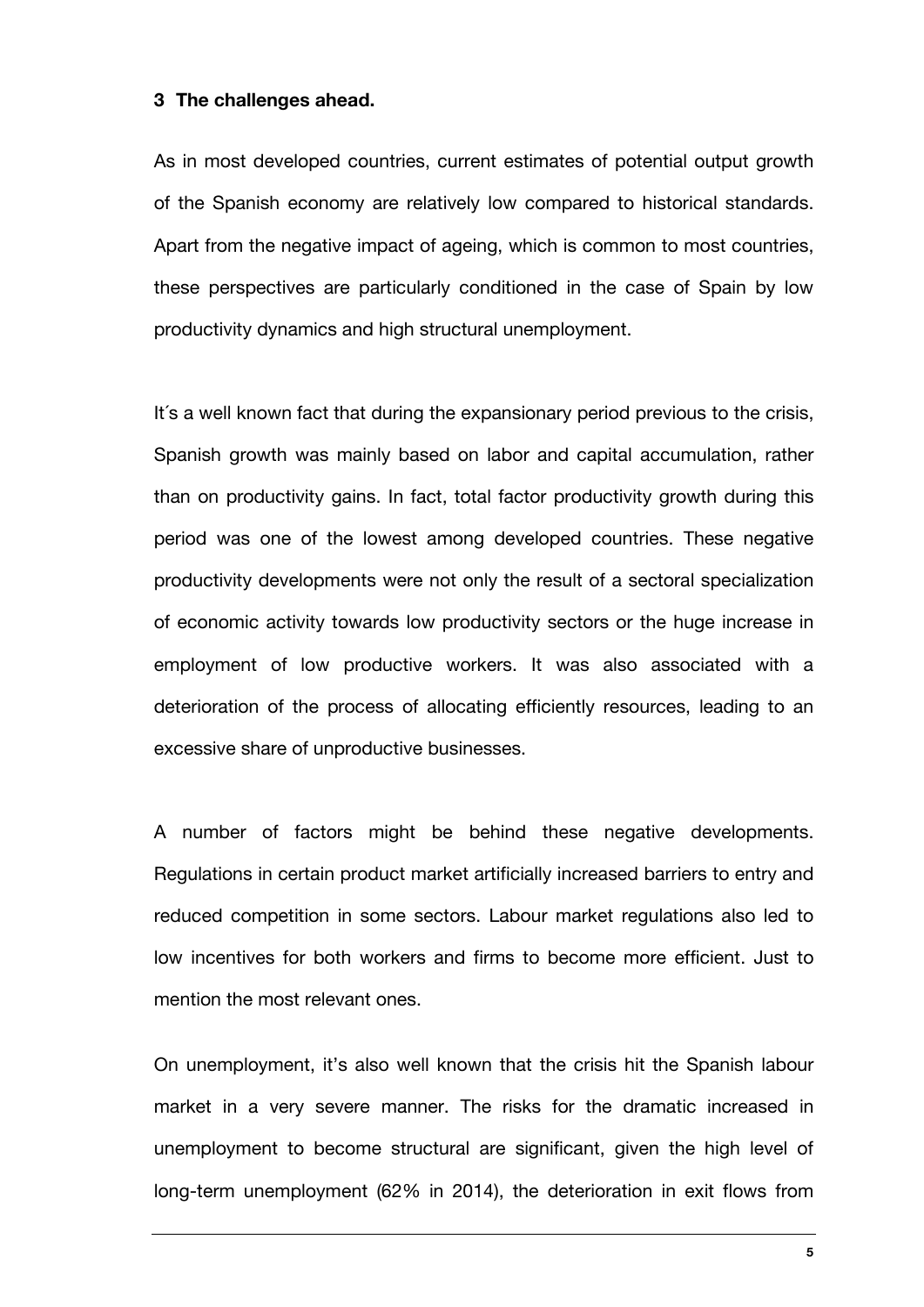unemployment, in particular for workers with low education levels, and the increase in the degree of skill mismatch between labour demand and supply, caused by the concentration of job destruction among the lesser-skilled.

Increasing productivity and lowering structural unemployment should be therefore the priority for the years to come in order to improve the growth prospects of the Spanish economy. This is also a very challenging task.

#### 4 Final remarks

I would like to round off these introductory words by highlighting the importance of the work is being done by this Network on Competitiveness. Competitiveness is indeed a complex issue. Contributions aimed at enriching the tools for analysis, together with analytical rigour, are very much appreciated. This Network encompasses different views and angles, combining the most traditional indicators at the aggregate and sectoral level with microeconomic information, allowing for firm heterogeneity. An approach of this nature allows a deeper analysis and the design of adequate policies. This database may become a milestone for innovative research and new insights.

Notwithstanding, significant challenges remain ahead. There is room for improvement in homogenizing concepts and databases to make them comparable and to ensure their correct utilisation. This is especially needed in those cases in which the database is intended to be used for conduct crosscountry comparisons with a view on drawing policy conclusions or producing inputs in the context of policy-oriented work. And of course relevant caveats

6